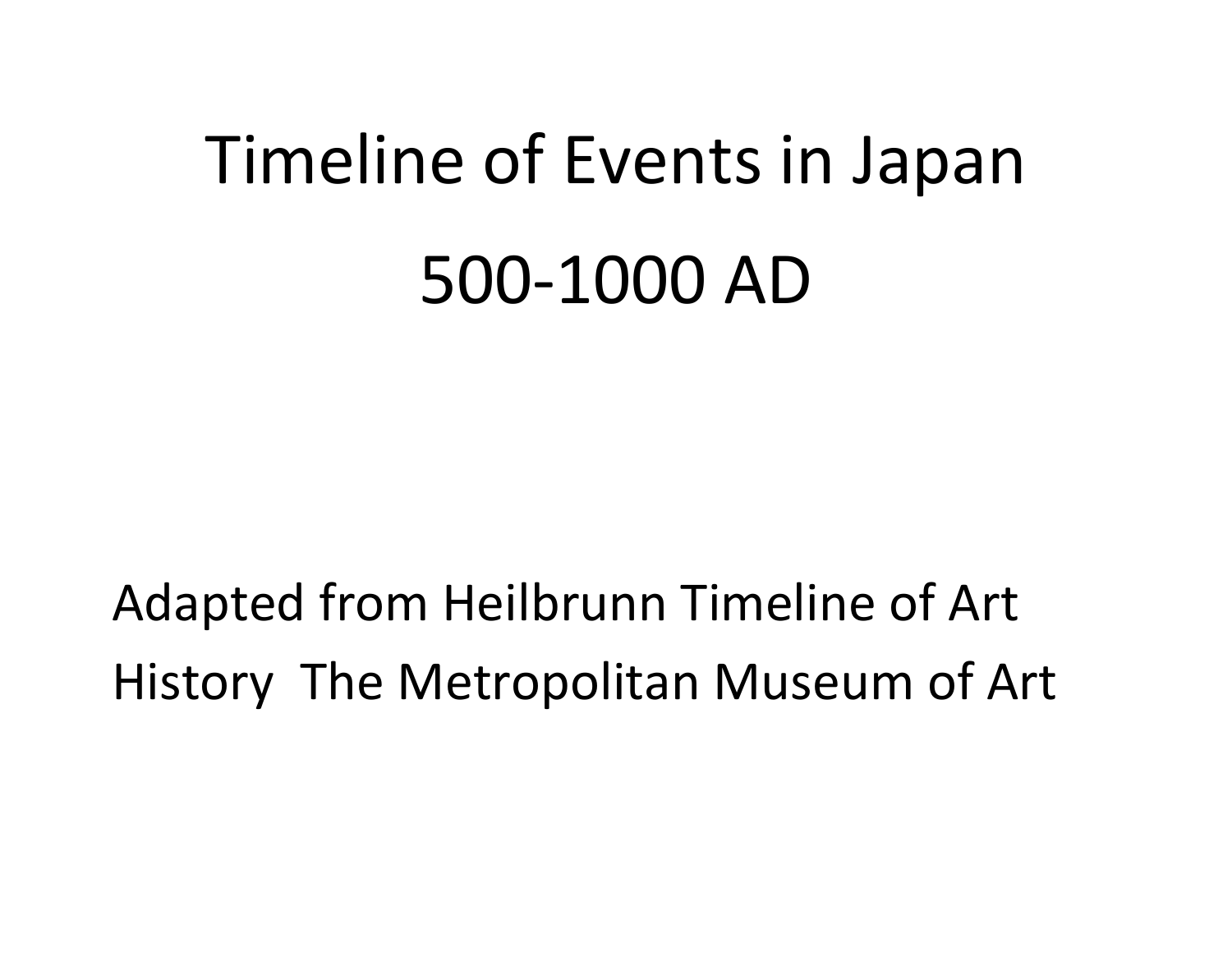# 538 (552 according to an alternate tradition)

The king of the Korean kingdom of Paekche, an ardent Buddhist, sends a message to the Japanese emperor Kinmei (r. 532–71) describing the Buddhist faith as "most excellent" and urging him to embrace it. While this is the traditional account of the introduction of Buddhism into Japan, in actuality the Japanese court probably learned of the religion earlier from Korean and Chinese traders and immigrants.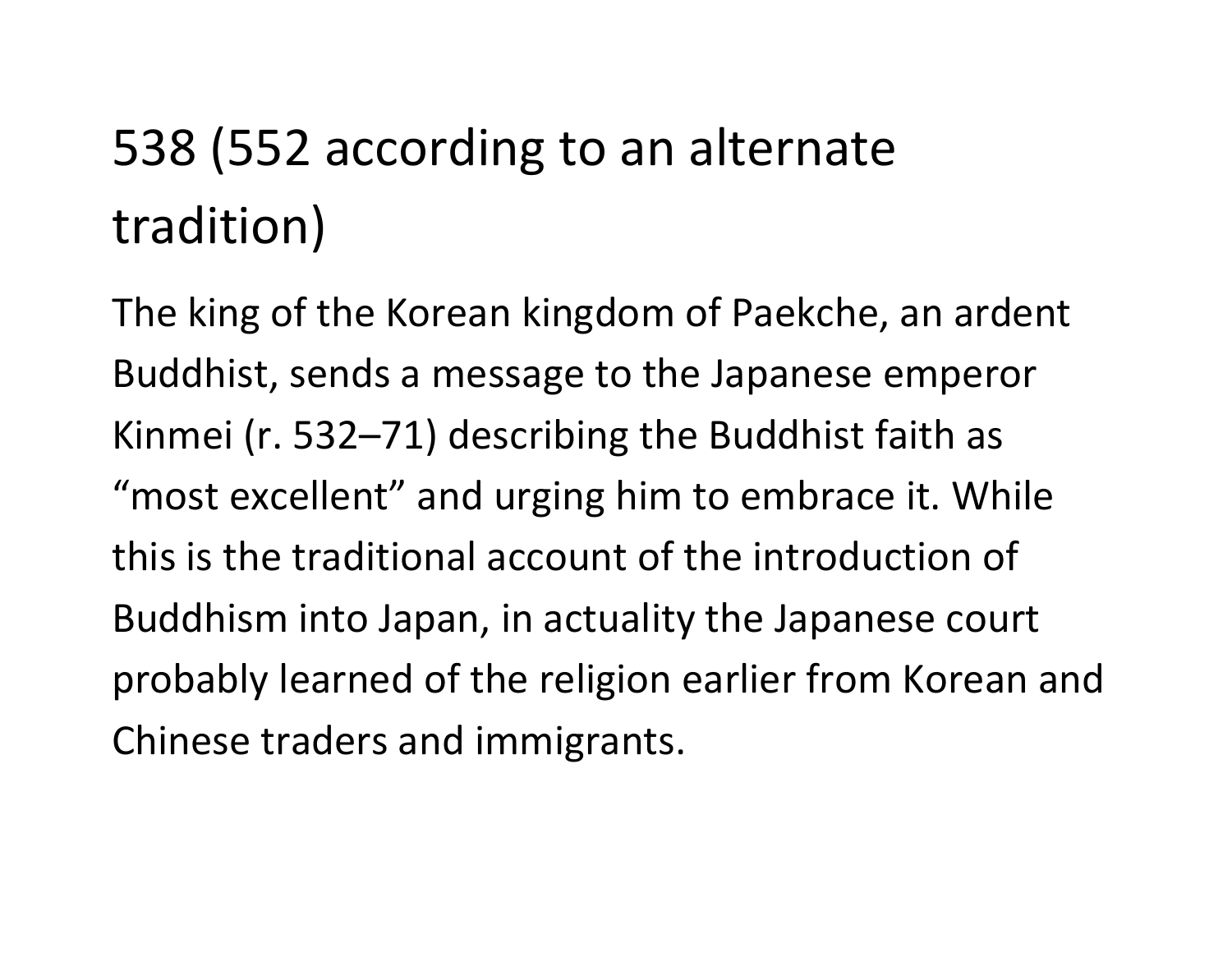Prince Shotoku (574–622) becomes regent for his niece, Empress Suiko (r. 592–628). During his regency, which lasts until 622, the prince institutes a number of important political and social reforms meant to centralize government control and strengthen imperial authority. A devout Buddhist, Shotoku passes an edict promoting the Buddhist faith and gives imperial support to the construction of several important temples.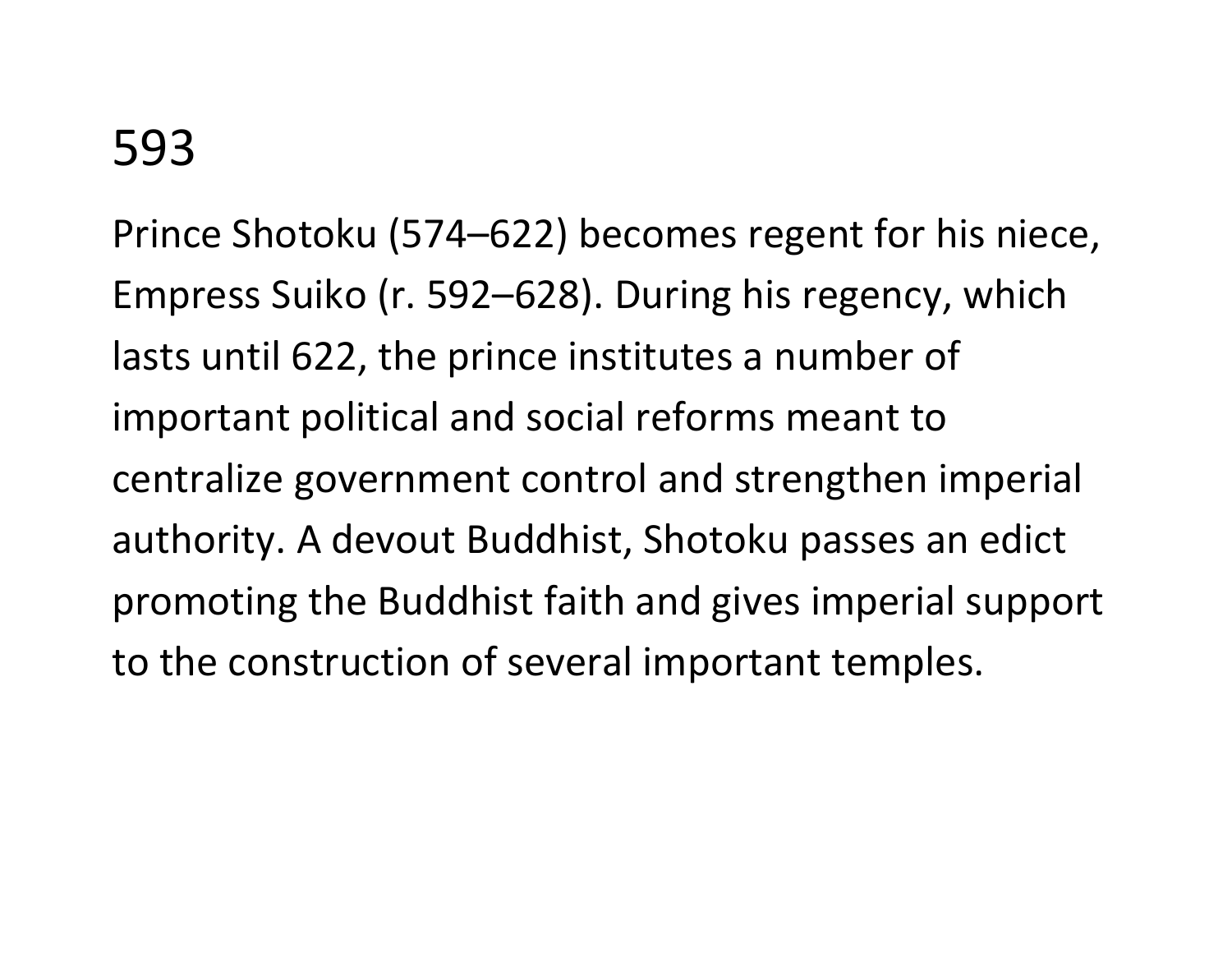Prince Shotoku sends the first official Japanese mission to China. Seven years later, another embassy carries a letter from Shotoku to the Chinese emperor, addressing the latter as the ruler of the "land of the setting sun," and signed by the ruler of the "land of the rising sun." This is the first known use of this phrase, which forms the base of the name Japan (the two characters used for Japan literally mean "sun" and "origin" and are pronounced Nihon or Nippon in modern Japanese, and Riben in Mandarin Chinese, source of the English name Japan).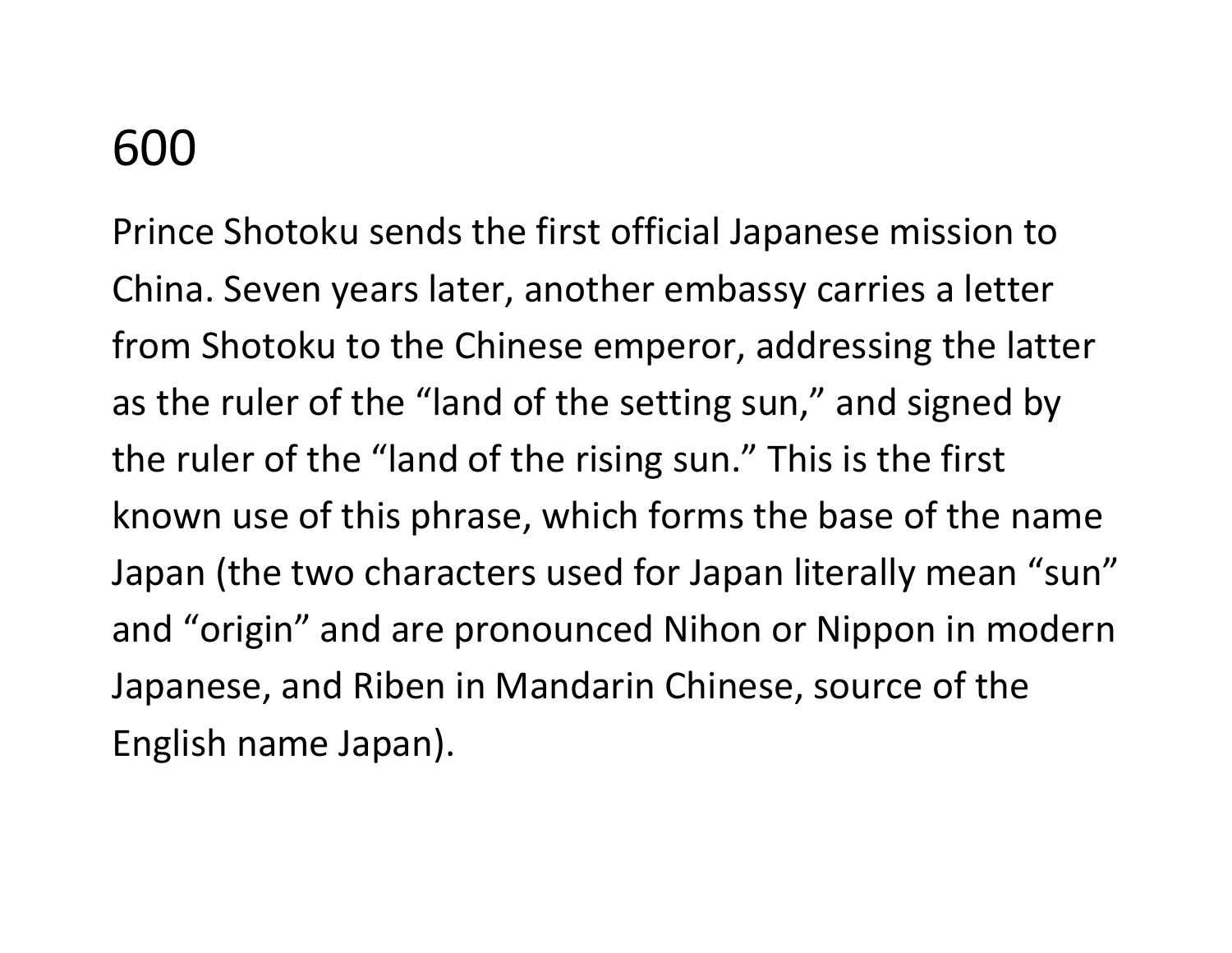### ca. 607

The Buddhist temple Horyuji is established in the Asuka region. This monastic compound is Japan's earliest extant Buddhist temple and contains the world's oldest surviving wood structure. Housed in the temple are bronze statues of Buddhist deities attributed to the preeminent sculptor Tori Busshi, the first artist known in Japan by name.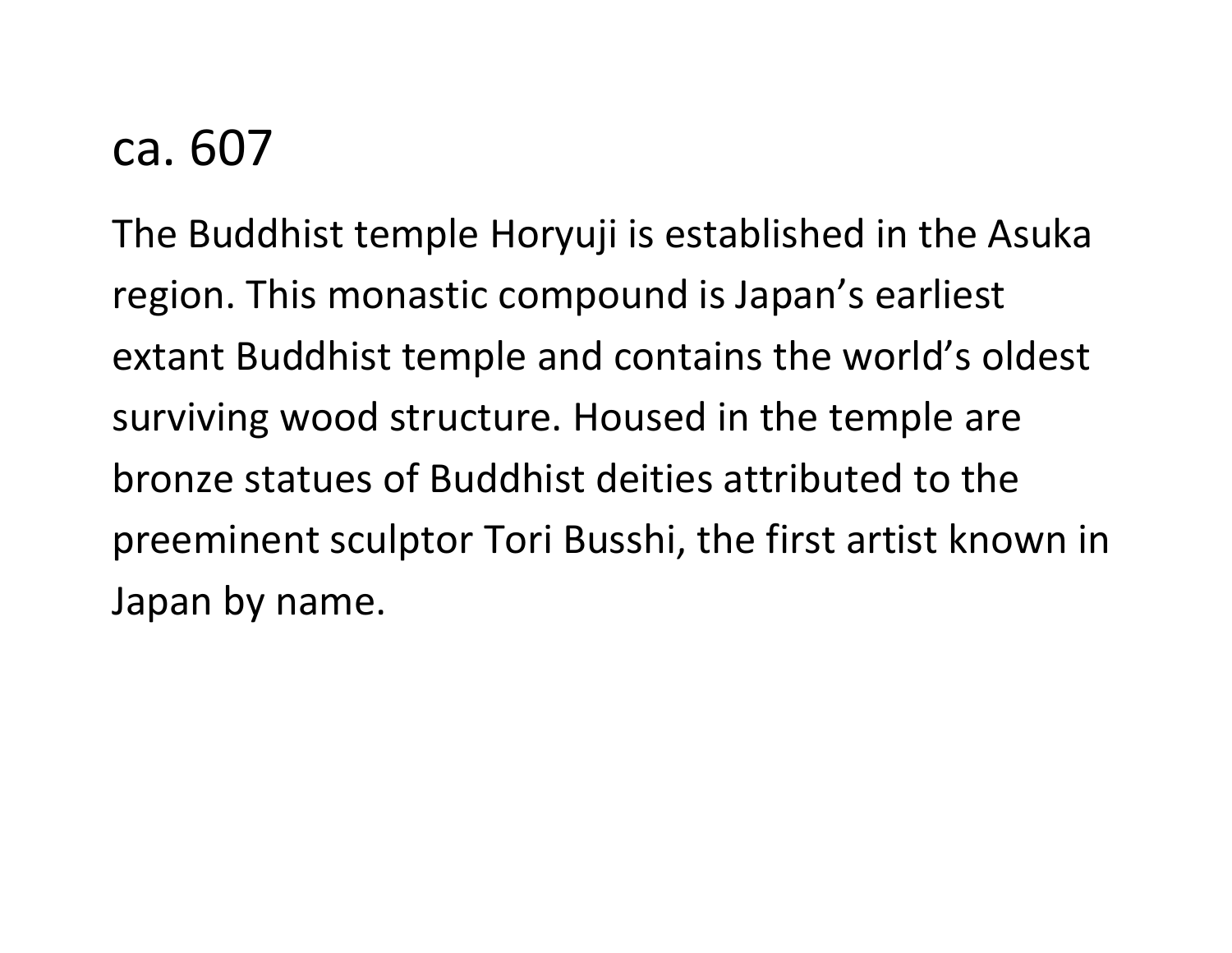The Taika Reform is issued by Emperor Kotoku (r. 645– 54) to strengthen imperial political and economic authority while weakening the position of aristocratic families. Based on the Chinese system, all agricultural land becomes the property of the emperor and all inhabitants his subjects. A merit-based bureaucracy is established, and expanded in 701 by the Taiho Code, to govern the imperial domain.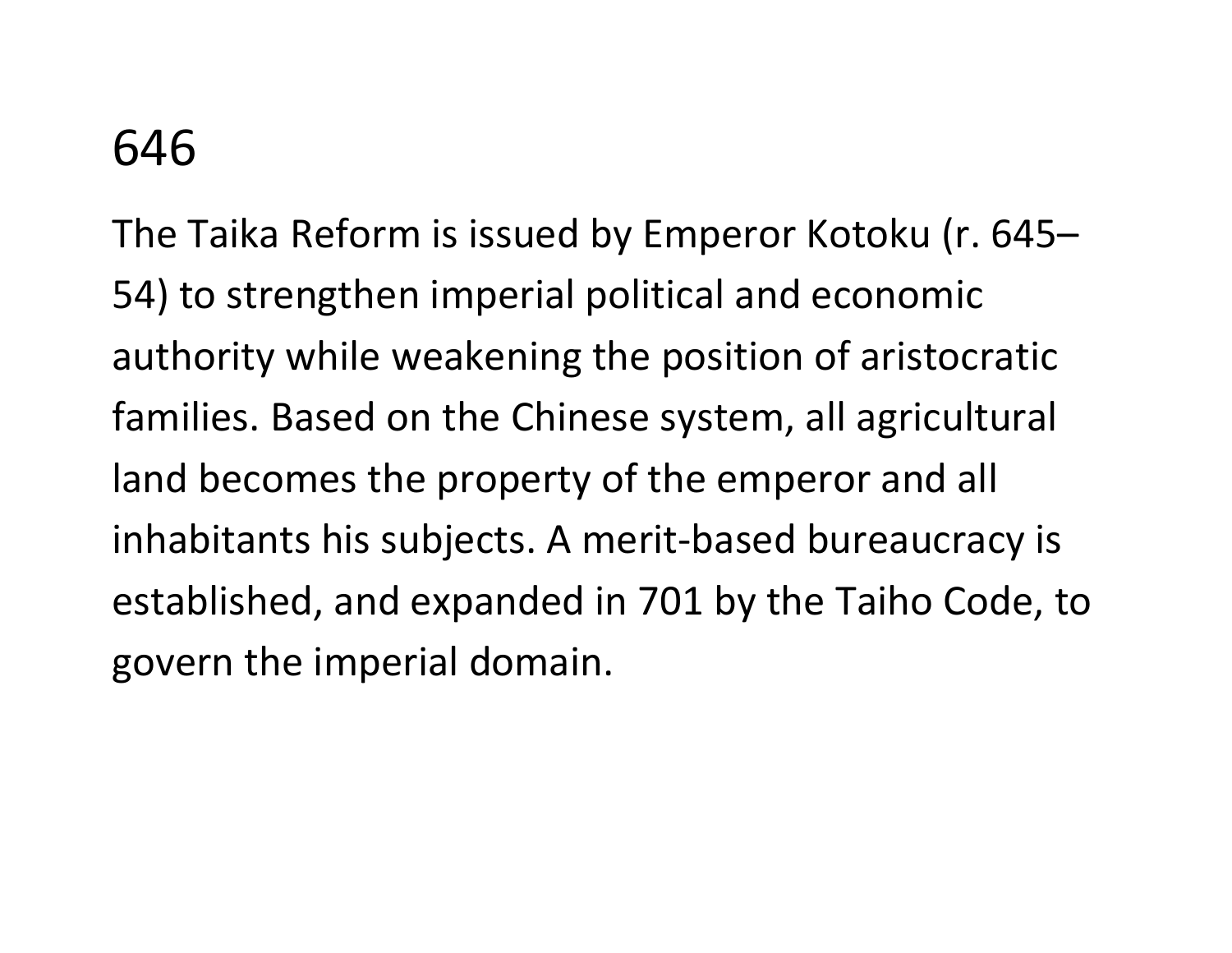Following Chinese precedent, the Gagakuryo (Bureau of Court Music) is formed. Numerous types of sacred and secular music and dance are performed at court, including compositions from China, Korea, Central Asia, and Japan.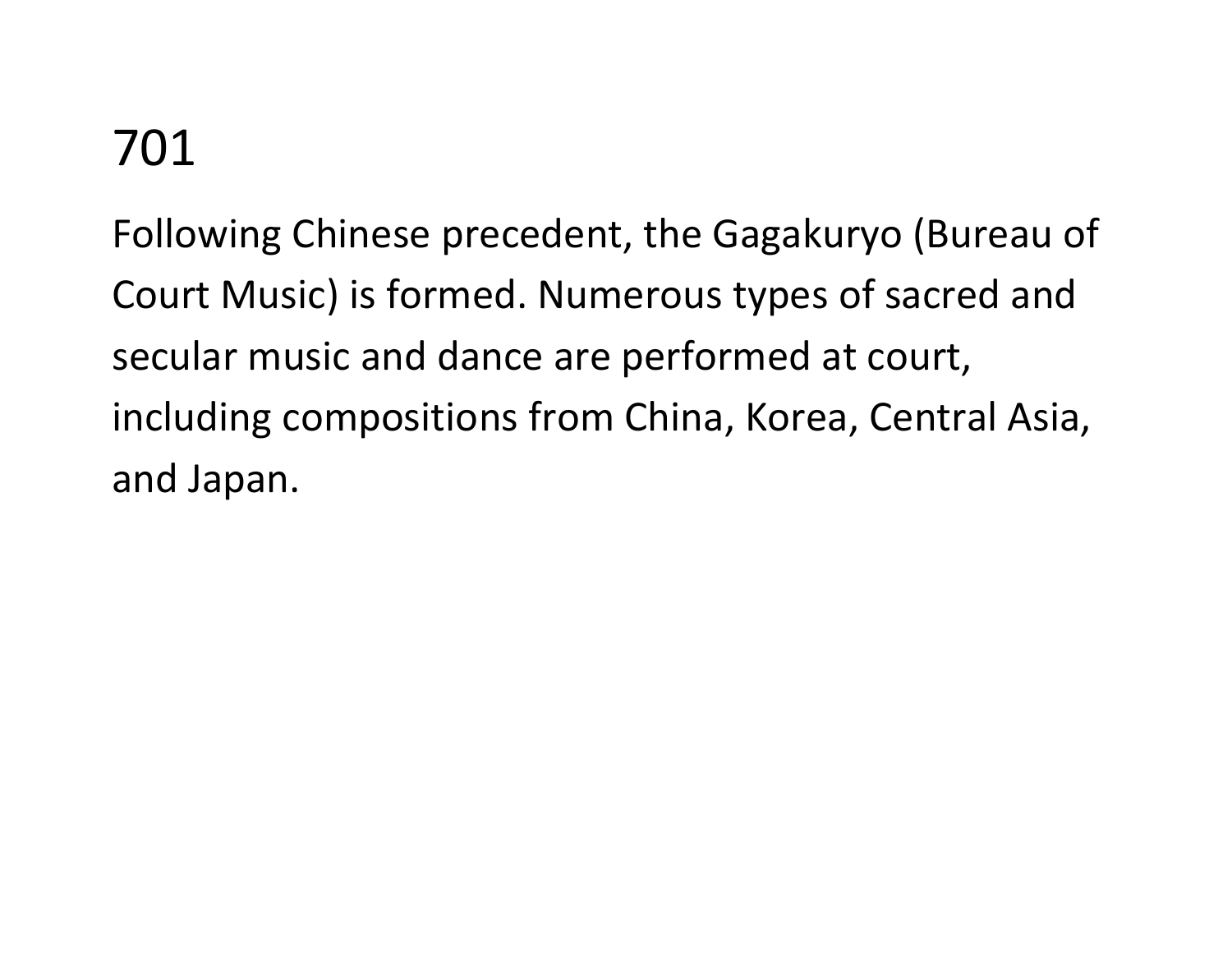The imperial headquarters are moved from Asuka to Nara, which becomes the country's first permanent capital. Built according to a grid pattern, Nara is modeled on the Tang Chinese capital Chang'an (presentday Xi'an), but without city walls and gates. Efforts to establish Buddhism as the official state religion inspires the construction of many Buddhist temples within city limits.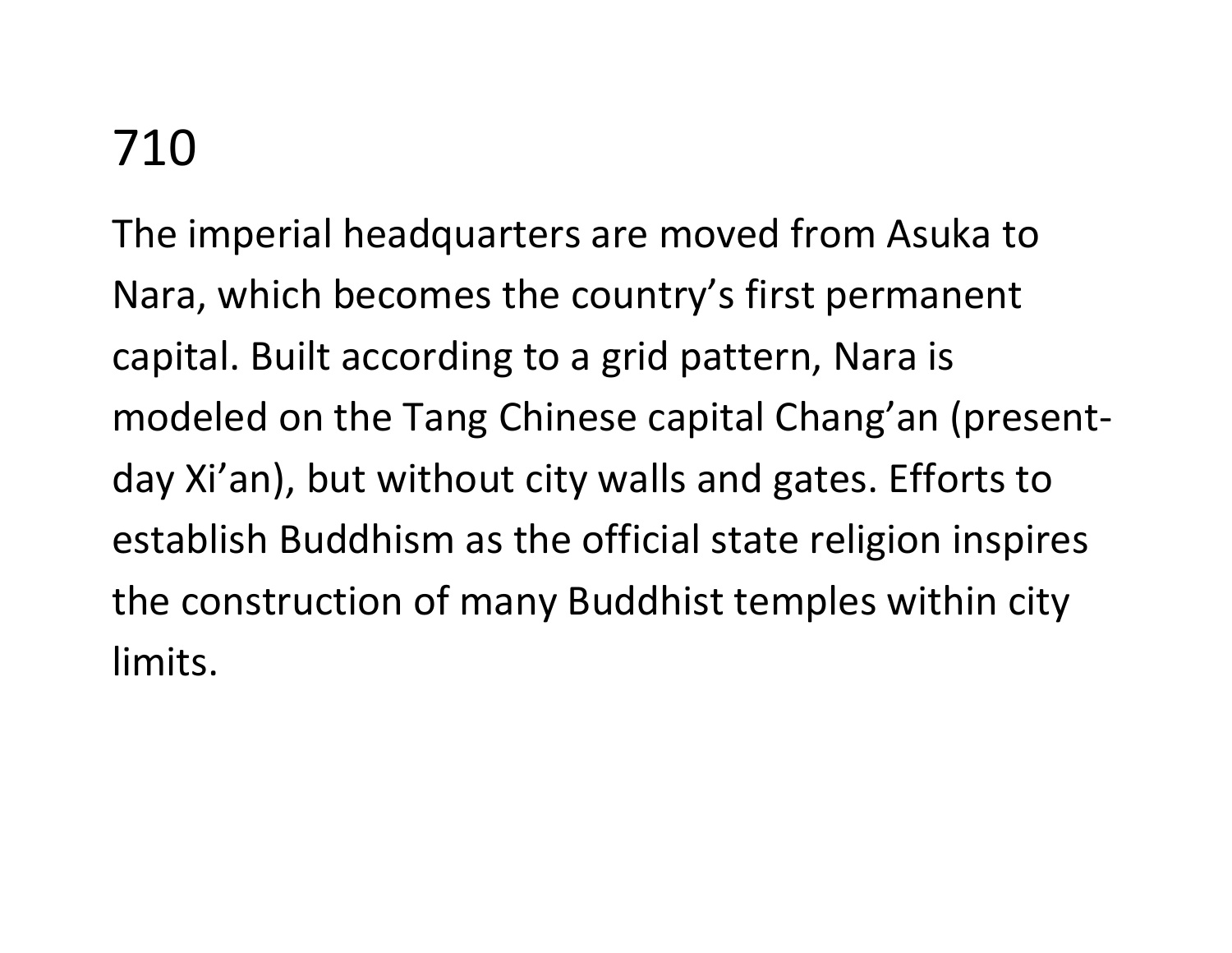Japan's first history and oldest surviving literary work, the Kojiki (Record of Ancient Times), is completed using Chinese script. This imperially commissioned collection of ancient songs, legends, genealogies, and descriptions of religious rites chronicles Japan's development from its creation to approximately 500 A.D. It is expanded by the Nihon shoki (History of Japan), which is completed in 720.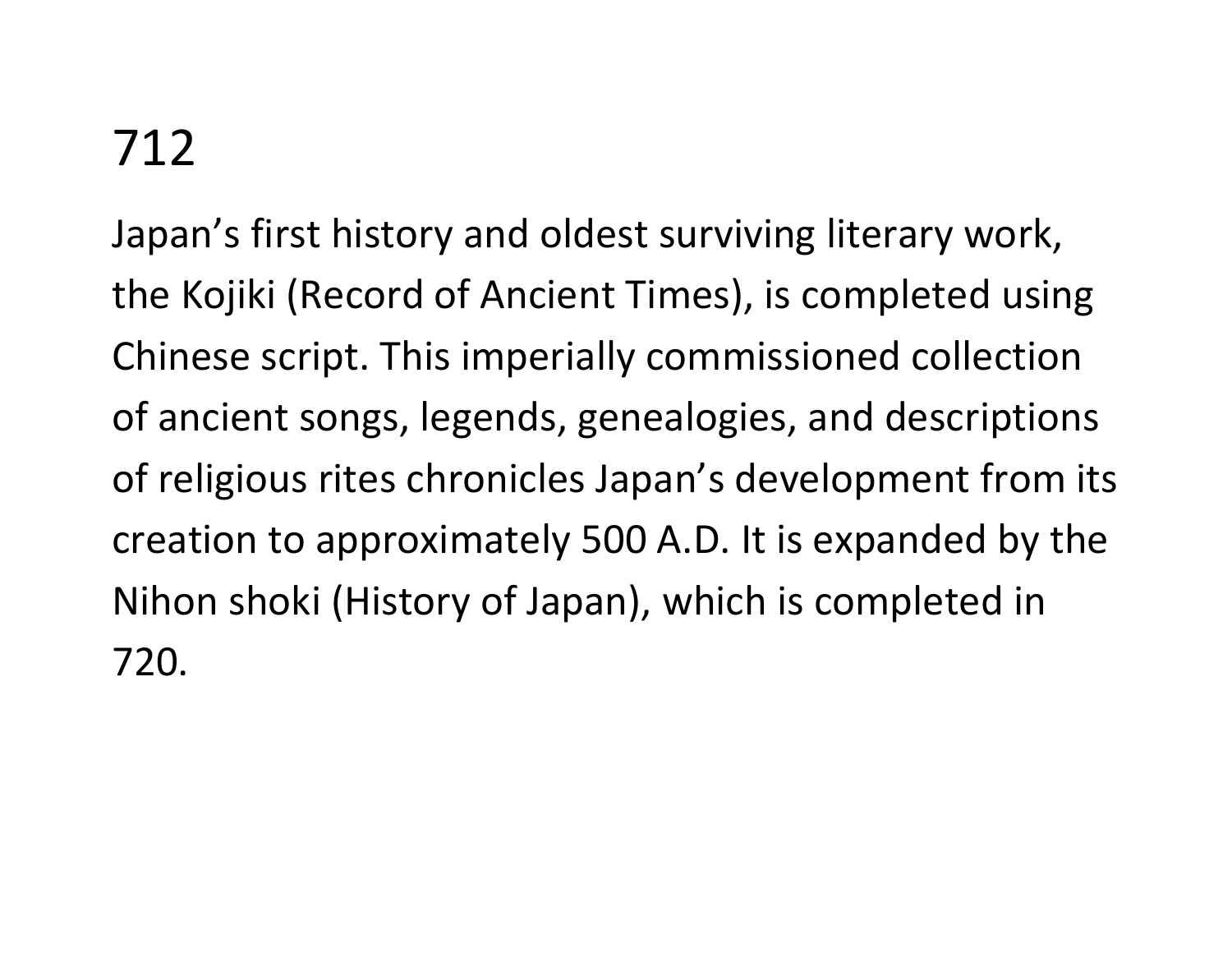### ca. 728

Emperor Shomu establishes an official scriptorium within the grounds of the imperial palace. The scribes who work in this bureau, along with supervisors, paper mounters, and assistants, are chosen by means of an arduous examination process, which tests a candidate's knowledge of Chinese characters and ability to write in regular script calligraphy. Like the officially sponsored scriptoria in major temples in Nara, the primary task of the court scriptorium at this time seems to be to provide temples with copies of Buddhist texts.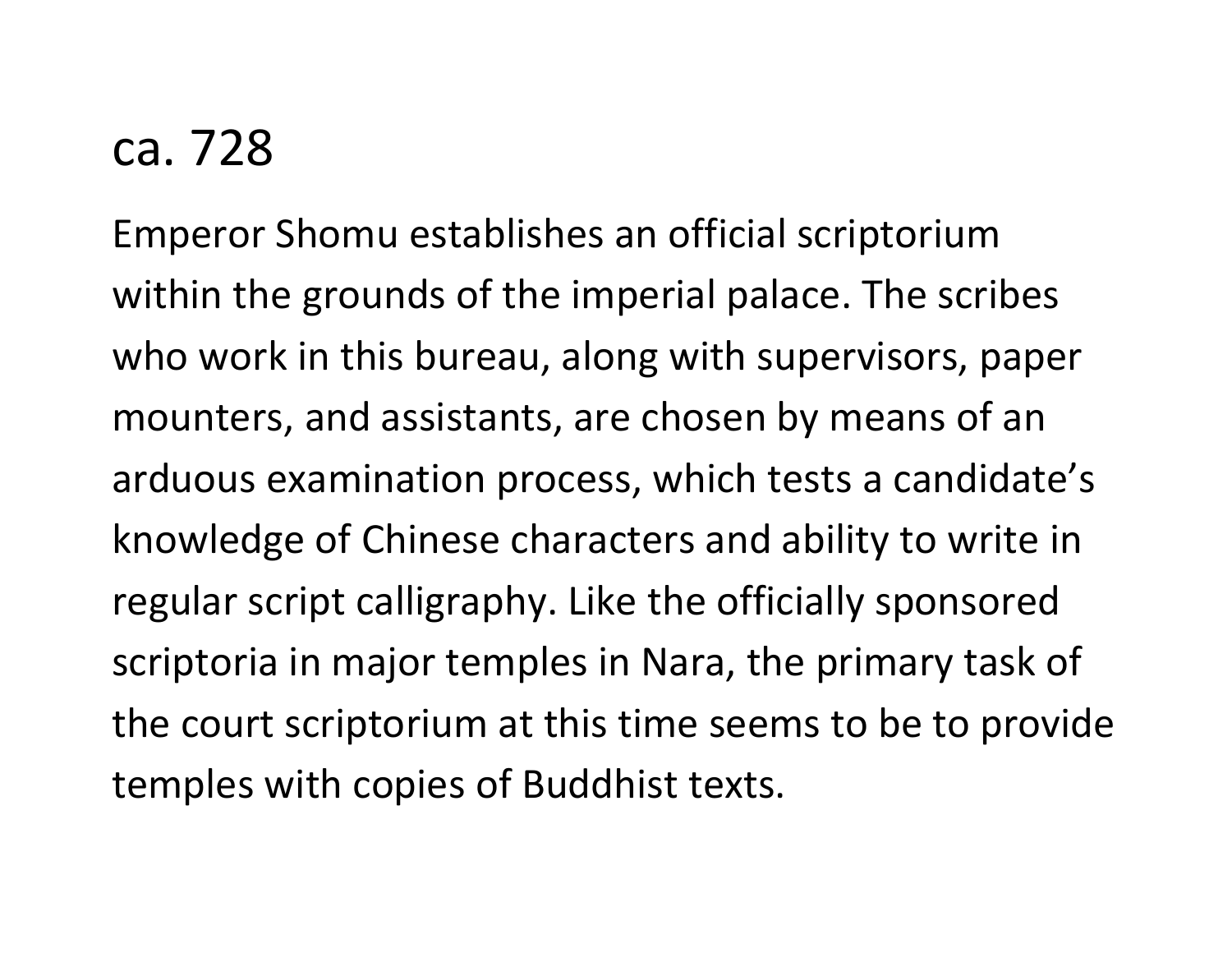The capital moves to Heian-kyo (present-day Kyoto), "Capital of Peace and Tranquility," beginning the Heian period. Kyoto remains the imperial seat until 1868. Like Nara, it was laid out according to a grid pattern, following the Chinese precedent. Kyoto remained the nation's capital, albeit at times in name only, until 1867.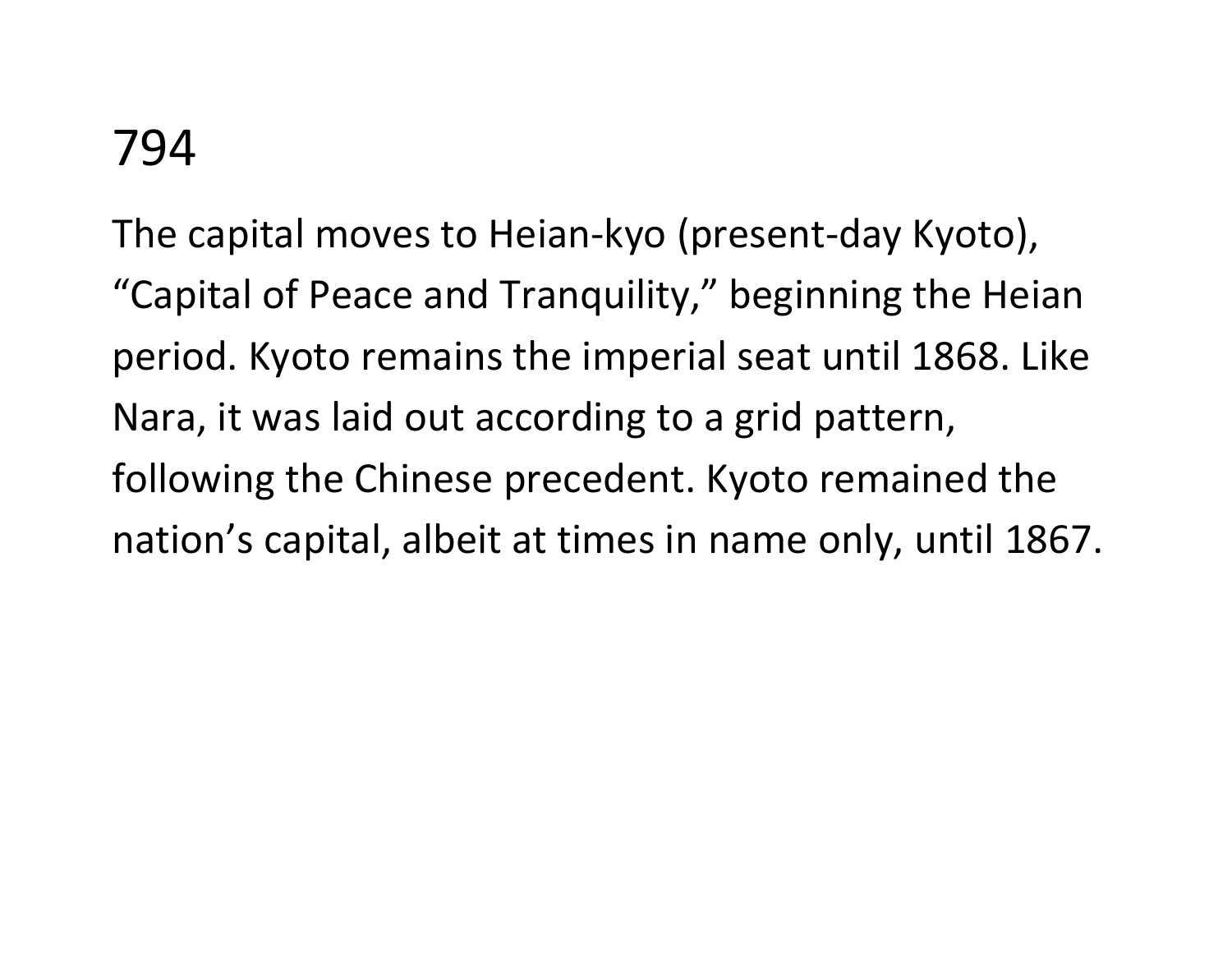The Buddhist monk Saicho is sent to China on an official mission. Upon his return, Saicho introduces the Tendai school, which is centered around the teachings of the Lotus Sutra. After returning from the same mission to China, the monk Kukai (posthumous title, Kobo Daishi, 774–835) introduces Shingon Buddhism. Shingon emphasizes the use of elaborate rituals, appeals for help to a large pantheon of deities, and practices secret incantations to achieve enlightenment in one lifetime.